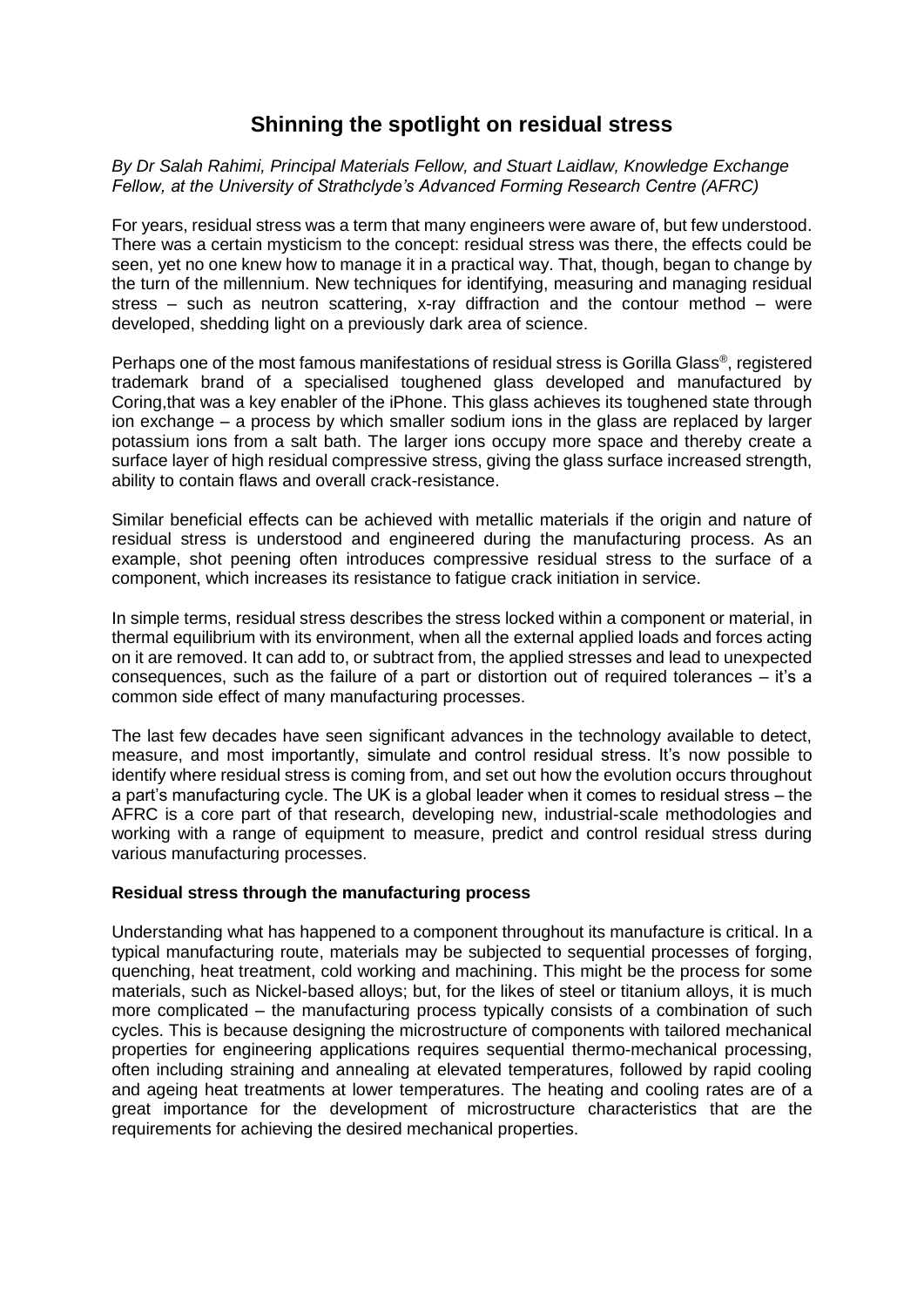Achieving the right microstructure in a component that has been through so many processes and treatments requires a fundamental understanding of the material – working at the microstructural level and then engineering how it will behave when it is formed, heated, quenched, and so on. The fundamental understanding of how the material will behave allows manufacturers to start designing the manufacturing and forming processes.

For example, control of the microstructure during the manufacture of turbine discs used in jet engines – usually nickel-based superalloys - is essential to the development of the mechanical properties required for high temperature applications, typically undergoing two stages of thermo-mechanical processing;

(i) Forging and solution heat treatment at temperatures around the solvus temperature of the primary strengthening phase, followed by water or polymer quenching;

(ii) Subsequent heat treatments at lower temperatures to precipitate the secondary and tertiary strengthening phases. Heat treatments at lower temperatures partially relieve the residual stresses induced during this process, and also precipitate strengthening phases intragranularly, which are critical for high temperature creep resistance.

The thermal gradients incurred during water quenching from the solution heat treatment temperature can be severe enough to generate residual stress fields of significantly high magnitudes. This is due to the rapid cooling of the outside surface causing the region to shrink and harden first, while the interior of the part is still at elevated temperatures. As the part's hot interior cools and tries to shrink with respect to the rigid outer surface, it will go under tensile stress with a balanced compressive stress applied on the outer surface. The subsequent ageing heat treatments at lower temperatures employed for microstructure modifications might also relieve these stresses through creep deformation; however, it is rare for the stress field to be completely relaxed.

These stresses can be beneficial or detrimental to the performance of the material in service (e.g. by enhancing fatigue fracture); but, most importantly, they can influence the strategies based on which the final machining operations of the manufacturing processes are executed. This is primarily due to the redistribution of residual stresses caused by material removal, which results in the movement of the remaining material out of dimensional tolerance. By this late stage, significant value has been added, only for components to fail or distort. Therefore, understanding the generation of residual stresses during quenching and their evolution throughout the aging heat treatment becomes imperative to enhance reduced cost, right-firsttime manufacturing.

Another illustration of the development of residual stress fields is aircraft tail frames. Typically made from aluminium 7000 series, these are forged and then quenched. However, because of their geometry, a U-shape with over three metres' span for larger aircraft, it is impossible to cool tail frames uniformly. This develops non-uniform residual stresses in the part that only manifests during the later stages of manufacturing. For such a large part, the required dimensional tolerances are less than a few millimetres. This requires the manufacturers to add additional pockets to the part to increase the stiffness of the component to prevent distortion during machining. These additional pockets, counting for almost a third of the entire part's weight, are not necessary from a structural integrity perspective, and are only considered for controlling distortions induced by residual stress. Therefore, knowing the generation and evolution of these stresses during manufacture allows engineers to modify processes to make parts, right-first-time, with reduced weight and cost.

#### **A balancing act with material consequences**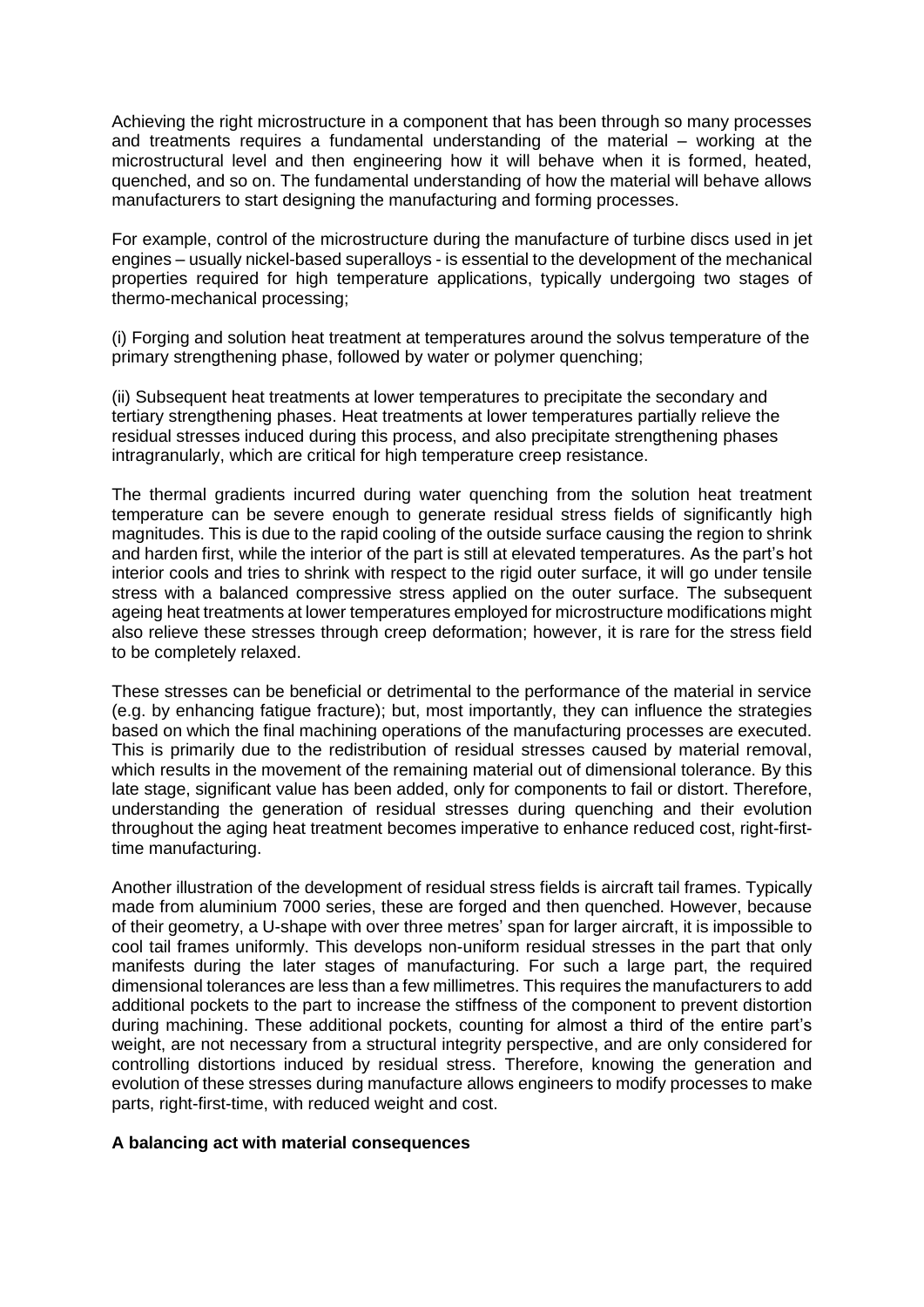Managing residual stress is a balancing act. While it might be tempting to assume that an engineer wants to create as strong a material as possible, that is not always the case. Equally, it's not merely about making a part that's the right shape, as a lack of optimised microstructure may render it useless. Essentially, no material can possess 100% of all its required characteristics – it's a trade-off depending on the final application, which requires serious consideration of a component's manufacturing route.

When the origin of residual stress is understood, how much is in a part, and what kind of stress it is, you can then look at manufacturing methodology, make adjustments, and find new methods of optimisation. The technology and expertise exists to be more predictive with residual stress and eliminate huge amounts of waste – whether it's through redesigning a process, adding in operations, or changing machining strategies. Armed with this information and the right technology, manufacturers can simulate the machining process and remove material from specific areas or sides of the component in a way that is sympathetic to the stresses within the part.

The AFRC has developed capabilities to carry out practical and large-scale experimental trials of controlling distortions through optimised machining strategy by taking into account the generation and evolution of residual stress from the early stages of forging, heat treatment and machining. Not only are we able to predict the generation and evolution of these stresses, we can measure them accurately and use them in prediction models to simulate their effects. Without this understanding, the only way you can plan for how your component is going to move or distort when you're removing stock material, is to rely on the intuition or judgement of your more experienced manufacturing engineers and machine operators.

### **Measurement matters**

Measurement is, therefore, a crucial issue in residual stress. Its major purpose is to use the information for optimisation and management of the residual stress to improve manufacturing processes and component design. The most popular methods of residual stress measurements, by usage, are the mechanical based techniques and diffraction-based techniques.

Diffraction techniques measure changes in the atomic interplanar spacing caused by the existence of residual stresses, and the mechanical stress measurement methods rely on tracking changes in a component's distortion through successive removal of material that results in stress relaxation.

## **The trickle-down effect**

While the understanding of residual stress has clearly made significant progress in the past couple of decades, it remains in its infancy. What's more, in many cases, the methodologies behind some manufacturing processes remain largely analogous to where they were 50 years ago - particularly true of forming and forging processes.

This is changing. Large businesses, like Rolls Royce, Boeing, and Aubert & Duval are making significant headway in developing their residual stress capabilities and finding new ways to tackle the problem. What's still required, though, is a raising of awareness of residual stress – putting it on the technical radar of small companies and educating them about the potential strategies for tackling it.

Of course, there are questions over how to use the right technology, as well as practical and financial barriers. But, through organisations like the AFRC, we can create a trickle-down effect into the supply chain, bringing residual stress capabilities to SMEs in particular.